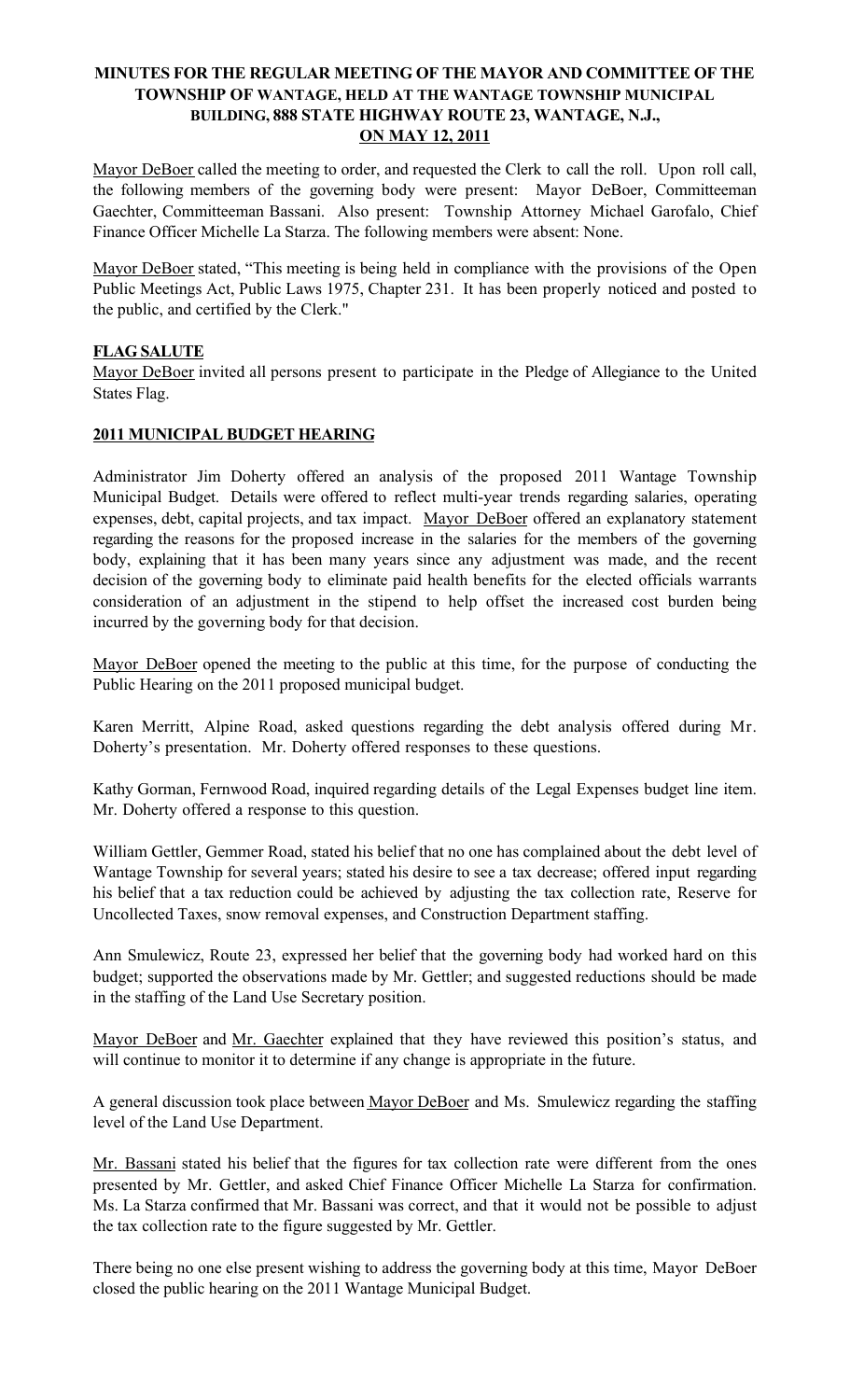#### PAGE TWO OF THE MINUTES OF MAY 12, 2011

#### Amendment to Proposed 2011 Municipal Budget

Mr. Doherty offered an explanation regarding the details of a proposed amendment to the 2011 Wantage Municipal Budget as it was introduced.

Mr. Bassani moved to approve the following Amendment to the Introduced Wantage Township Municipal budget. Mr. Gaechter seconded the motion.

#### **Resolution TOWNSHIP OF WANTAGE Amendment to 2011 Budget**

WHEREAS, the public hearing on said budget has been held as advertised, and

WHEREAS, it is desired to amend said approved budget, now

THEREFORE BE IT RESOLVED, by the Mayor and Committee of the Township of Wantage, County of Sussex, that the following amendments to the approved budget of 2011 be made:

|                                                       | <b>FROM</b>           |           | TO               |  |
|-------------------------------------------------------|-----------------------|-----------|------------------|--|
| 3. Miscellaneous Revenues - Section D: Special Items  |                       |           |                  |  |
| With Prior Written<br>of General Revenue Anticipated  |                       |           |                  |  |
| Consent of the Director of Local Government Services- |                       |           |                  |  |
| Interlocal Service Agreements Offset with             |                       |           |                  |  |
| Animal Control Agreements<br>Appropriations:          | \$                    | 72,530.00 | \$               |  |
| 79,863.00                                             |                       |           |                  |  |
| Total Section D: Interlocal.                          |                       |           |                  |  |
| Municipal Service Agreements Offset                   |                       |           |                  |  |
| with Appropriations                                   | \$<br>152,197.00      |           | \$<br>159,530.00 |  |
| 3. Miscellaneous Revenues - Section F:                |                       |           |                  |  |
| Special Items of General Revenue Anticipated          |                       |           |                  |  |
| With Prior Written Consent of the Director of Local   |                       |           |                  |  |
| Government Services- Public and Private Revenues      |                       |           |                  |  |
| Offset with Appropriations, Garden State Preservation |                       |           |                  |  |
| Trust Fund Green Acres Matching Grant                 | \$                    |           | \$               |  |
| 72,500.00                                             |                       |           |                  |  |
| Total Section F: Public and Private Revenues          |                       |           |                  |  |
| Offset with Appropriations                            | \$<br>238,721.00      |           | \$<br>311,221.00 |  |
| Summary of Revenues                                   |                       |           |                  |  |
| <b>Total Miscellaneous Revenues</b>                   | \$<br>1,717,231.00    |           | \$               |  |
| 1,797,064.00                                          |                       |           |                  |  |
| 3. Miscellaneous Revenues                             |                       |           |                  |  |
| Total Section D: Interlocal. Municipal Service        |                       |           |                  |  |
| <b>Agreements Offset with Appropriations</b>          | \$<br>152,197.00      |           | \$<br>159,530.00 |  |
| Total Section F: Public and Private Revenues          |                       |           |                  |  |
| Offset with Appropriations                            | 238,721.00            |           | 311,221.00       |  |
| 5. Subtotal General Revenues (Items 1,2,3 and 4)      | 3,077,231.00          |           |                  |  |
| 3,157,064.00                                          |                       |           |                  |  |
| 6. Amount to be Raised by Taxes for Support           |                       |           |                  |  |
| of Municipal Budget:                                  |                       |           |                  |  |
| Local Tax for Municipal Purposes Including            |                       |           |                  |  |
| Reserve for Uncollected Taxes                         | \$<br>3,506,293.00    |           |                  |  |
| 3,504,240.00                                          |                       |           |                  |  |
| Total Amount to be Raised by Taxes for                |                       |           |                  |  |
| Support of Municipal Budget                           | \$<br>3,506,293.00    |           |                  |  |
| 3,504,240.00                                          |                       |           |                  |  |
| 7. Total General Revenues                             | \$<br>6,583,524.00 \$ |           |                  |  |
| 6,661,304.00                                          |                       |           |                  |  |
| Operations - Within "CAPS"<br>A)                      |                       |           |                  |  |
| Animal Control Other Expenses                         | \$                    | 7,530.00  | \$               |  |
| 10.00                                                 |                       |           |                  |  |
| Plumbing Sub Code Salaries and Wages                  | \$                    | 12,550.00 | \$               |  |
| 15,068.00                                             |                       |           |                  |  |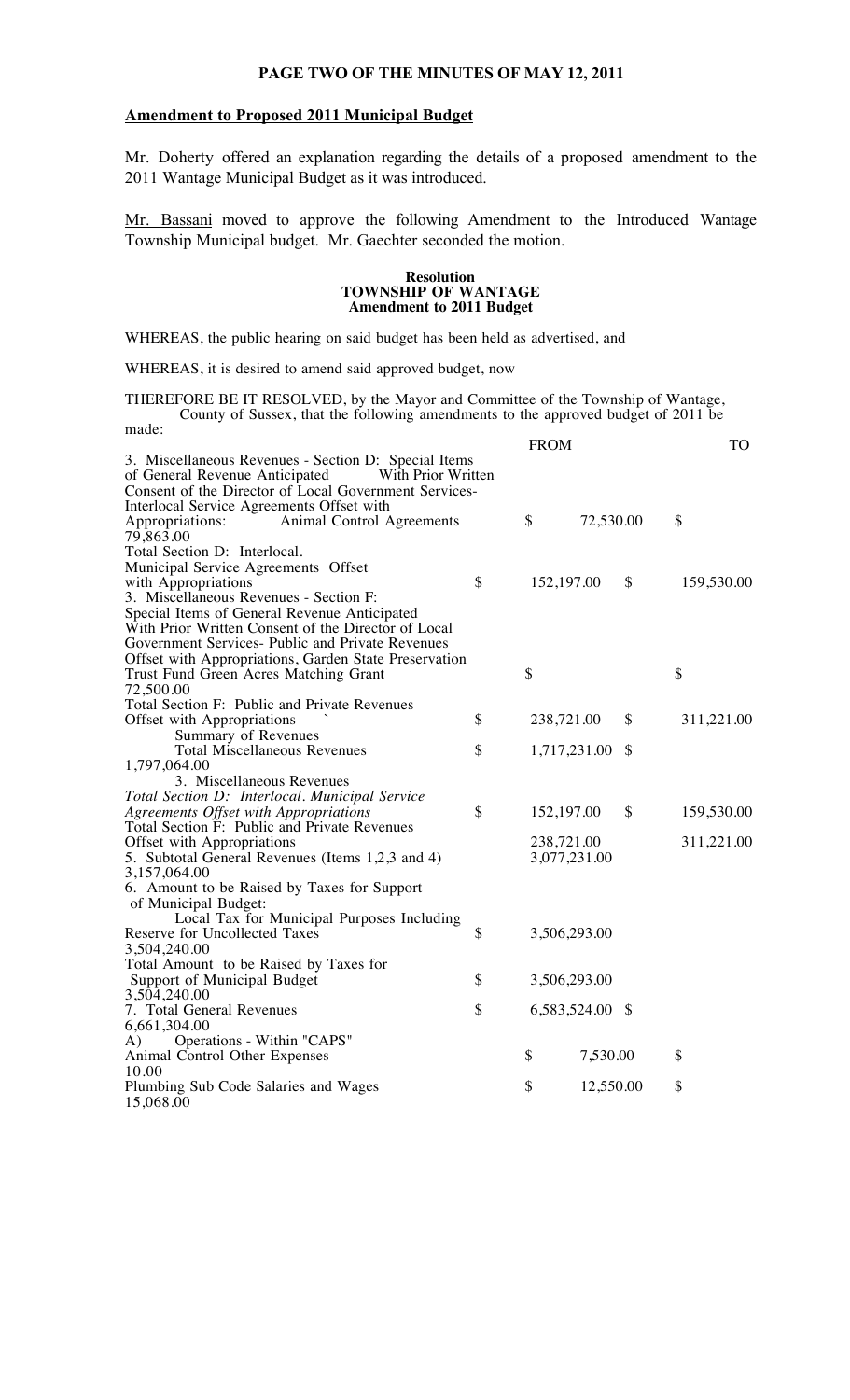#### PAGE THREE OF THE MINUTES OF MAY 12, 2011

#### Amendment to Proposed 2011 Municipal Budget, Continued

| Total Operations {Item 8(A)} Within "CAPS"<br>Detail                                                                                                                                       | \$         |              | 3,416,987.00 \$              | 3,411,985.00                   |
|--------------------------------------------------------------------------------------------------------------------------------------------------------------------------------------------|------------|--------------|------------------------------|--------------------------------|
| Salaries and Wages                                                                                                                                                                         | \$         |              | 1,361,523.00 \$              | 1,364,041.00                   |
| Other Expenses ((Including Contingent)<br>2,047,944.00                                                                                                                                     |            | \$           | 2,055,464.00                 | <sup>8</sup>                   |
| E)<br>Deferred Charges and Statutory<br>Expenditures-Municipal Within "CAPS"                                                                                                               |            |              |                              |                                |
| Defined Contribution Program                                                                                                                                                               | \$         | 1,716.00     |                              | \$<br>2,090.00                 |
| Total Deferred Charges and Statutory<br>Expenditures-Municipal Within "CAPS"<br>289,467.00                                                                                                 |            | \$           | 289,093.00                   | \$                             |
| (H-1) Total General Appropriations for<br>Municipal Purposes within "CAPS"<br>A) Operations - Excluded from "CAPS"<br><b>LOSAP</b><br>40,000.00                                            | \$         | \$           | 3,706,080.00 \$<br>30,000.00 | 3,701,452.00<br>\$             |
| Total Other Operations - Excluded from "CAPS"<br>40,000.00                                                                                                                                 |            | \$           | 30,000.00                    | \$                             |
| Public and Private Programs Offset by Revenues                                                                                                                                             |            |              |                              |                                |
| Garden State Preservation Trust Fund                                                                                                                                                       |            |              |                              |                                |
| Green Acres Matching Grant                                                                                                                                                                 |            | 76,900.00    |                              | 72,500.00                      |
| Total Public and Private Programs Offset by Revenues<br>Total Operations - Excluded from "CAPS"<br>Detail                                                                                  | \$         | 311,567.00   |                              | \$<br>149,400.00<br>394,067.00 |
| Other Expenses                                                                                                                                                                             |            | \$           | 219,200.00                   | \$                             |
| 301,700.00                                                                                                                                                                                 |            |              |                              |                                |
| (H-2) Total General Appropriations for<br>Municipal Pruposes Excluded from "CAPS"                                                                                                          | \$         |              | 1,518,377.00 \$              | 1,600,877.00                   |
| (O) Total General Appropriations -<br>Excluded from "CAPS"                                                                                                                                 |            | \$           | 1,518,377.00                 | \$                             |
| 1,600,877.00                                                                                                                                                                               |            |              |                              |                                |
| (L) Subtotal General Appropriations<br>(Items $(H-1)$ and $(O)$ )                                                                                                                          |            | 5,224,457.00 |                              | \$<br>5,302,329.00             |
| (M) Reserve for Uncollected Taxes                                                                                                                                                          | \$<br>\$\$ | 1,359,067.00 |                              | \$<br>1,358,975.00             |
| 9. Total General Appropriations<br>Summary of Appropriations (A) Operations:                                                                                                               |            | 6,583,524.00 |                              | \$<br>6,661,304.00             |
| $(A+B)$ Within "CAPS" - Including Contingent                                                                                                                                               |            | 3,416,987.00 |                              | \$<br>3,411,985.00             |
| <b>Statutory Expenditures</b><br>(A) Operations - Excluded From "CAPS"                                                                                                                     | \$<br>\$   | 289,093.00   |                              | \$<br>289,467.00               |
| <b>Other Operations</b>                                                                                                                                                                    | \$         | 30,000.00    |                              | \$<br>40,000.00                |
| Public and Private Programs Offset by Revenues<br>149,400.00                                                                                                                               |            |              | 76,900.00                    |                                |
| Total Operations - Excluded from "CAPS"                                                                                                                                                    |            | 311,567.00   |                              | 394,067.00                     |
| (M) Reserve for Uncollected Taxes                                                                                                                                                          | \$         |              | 1,359,067.00                 | \$<br>1,358,975.00             |
| 9. Total General Appropriations                                                                                                                                                            | \$         |              | 6,583,524.00                 | \$<br>6,661,304.00             |
| BE IT FURTHER RESOLVED, that three certified copies of this resolution be filed forthwith in<br>the Office of the Director of Local Government Services for her contification of the local |            |              |                              |                                |

the Office of the Director of Local Government Services for her certification of the local municipal budget so amended.

BE IT FURTHER RESOLVED, that this complete amendment, in accordance with the provisions of N.J.S.A. 40A:4-9, be published in the New Jersey Herald in the Issue of June 3, 2011, and that said publication contains notification of the public hearing on said amendment to beheld at the Wantage Township Municipal Building on June 9, 2011 at 7:00 o'clock p.m.

Upon roll call, Ayes: Gaechter, Bassani, DeBoer Nays: None Absent: None Abstain: None

#### CONSENT AGENDA

Mayor DeBoer requested that the members of the Committee review the Consent Agenda.

Mr. Bassani and Mayor DeBoer expressed a desire for separate review and consideration of the bill list.

There being no other Committee member present wishing to comment on the proposed Consent Agenda, Mayor DeBoer requested approval of the remainder of the Consent Agenda.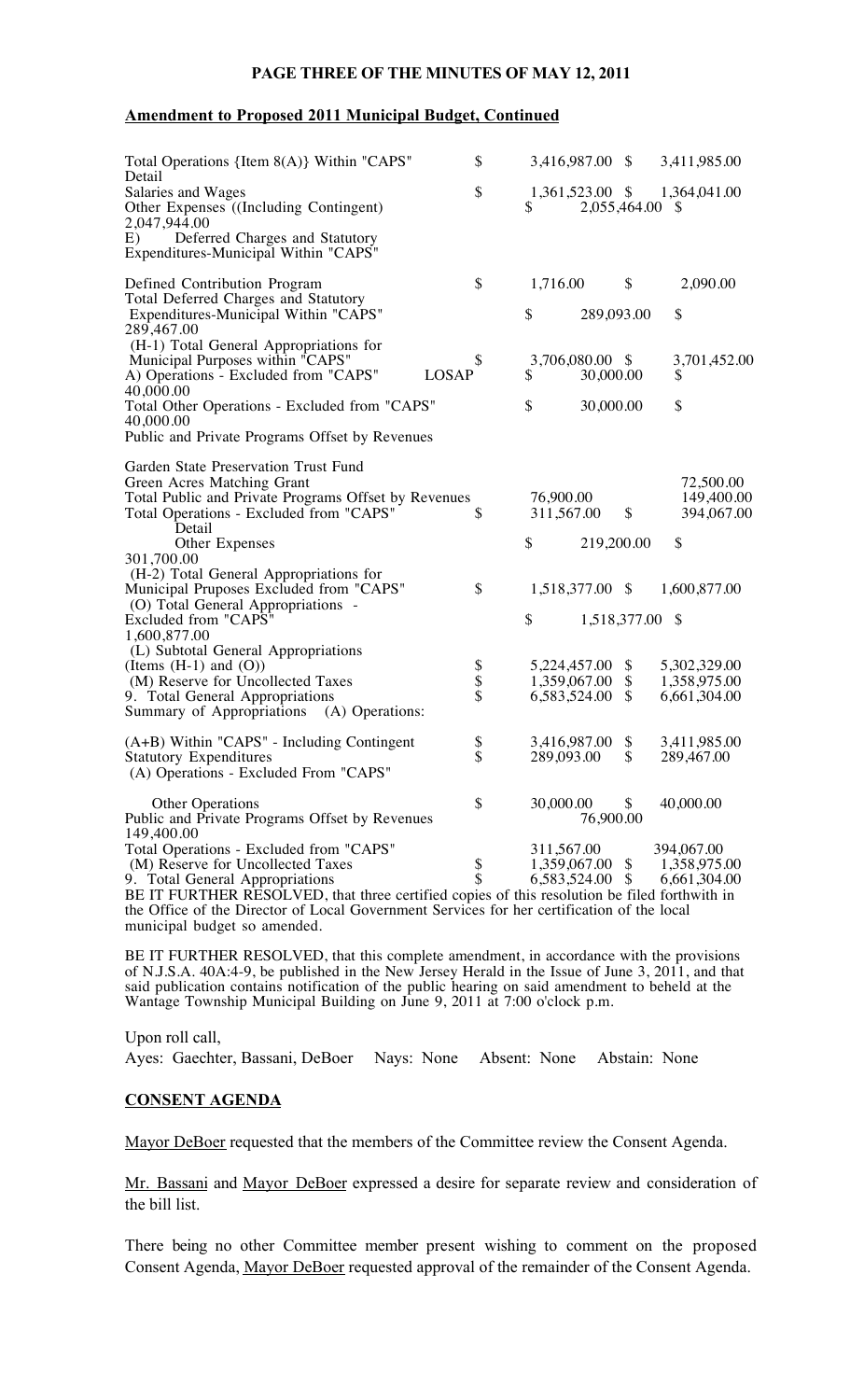### PAGE FOUR OF THE MINUTES OF MAY 12, 2011

#### CONSENT AGENDA, continued

Mr. Bassani moved to approve the following for filing:

- Construction Department Report for April 2011
- Board of Health Report for April 2011
- Clerk's Report for April 2011
- Tax Collector Report for April 2011
- Registrar Report for April 2011

Mr. Gaechter seconded the motion. Upon roll call,

Ayes: Gaechter, Bassani, DeBoer Nays: None Absent: None Abstain: None

Mr. Bassani moved to approve Raffle License RL 11-13 to American legion Post 213, to conduct an Off Premise 50/50 raffle on June 26, 2011.

Mr. Gaechter seconded the motion. Upon roll call,

Ayes: Gaechter, Bassani, DeBoer Nays: None Absent: None Abstain: None

Mr. Bassani moved to approve Raffle License RL 11-14 to Beemerville Fire Dept, to conduct an on premise 50/50 raffle on various dates during the months of June through November, 2011. Mr. Gaechter seconded the motion. Upon roll call,

Ayes: Gaechter, Bassani, DeBoer Nays: None Absent: None Abstain: None

Mr. Bassani moved to approve the Municipal Endorsement for application of Beemerville Fire Department for State-issued Special Permit to serve alcoholic beverage at a social event on May 14, 2011. Mr. Gaechter seconded the motion. Upon roll call,

Ayes: Gaechter, Bassani, DeBoer Nays: None Absent: None Abstain: None

Mr. Bassani moved to authorize the refund of overpayments for Homestead Benefit payments received directly from the State as follows:

- a. \$233.68 to Michael & Nancy Slockbower, Block 1.01 Lot 23.02
- b. \$271.61 to Eric Peter & Margaret Hansen, Block 27 Lot 2.05
- c. \$202.56 to Richard & Joann Strader, Block 32 Lot 6.02<br>d. \$152.16 to Robert & Elaine Smith, Block 53.07 Lot 6
- $$152.16$  to Robert & Elaine Smith, Block 53.07 Lot 6 e. \$232.82 to Christine Traficante, Block 64 Lot 46
- f. \$166.42 to Eric & Tiffany Thomas, Block 67 Lot 19
- g. \$123.97 to Gregoria & Damaris Apont, Block 74 Lot 15
- h. \$195.92 to Robert & Anne Childs, Block 90 Lot 13
- i. \$223.76 to Irena Demarest, Block 94, Lot 13
- j. \$260.91 to Kathy Wilson, Block 113 Lot 7.02
- k. \$180.15 to Diana Escruceria & G. Quiros, Block 125 Lot 3.19
- l. \$404.77 to Joseph & Theresa Donnelly, Block 138 Lot 6.21
- m. \$225.98 to Donald & Raijean Johannsen, Block 140 Lot 32
- n. \$275.70 to Janice Murphy, Block 143 Lot 10.03
- o. \$263.70 to Ronald & Joan Sisko, Block 148 Lot 11
- p. \$499.32 to Anthony Lemma, Block 164 Lot 28.02

Mr. Gaechter seconded the motion. Upon roll call,

Ayes: Gaechter, Bassani, DeBoer Nays: None Absent: None Abstain: None

Mr. Bassani moved to authorize the refund of land use application L-11-2009 to Nicole Bourne in the amount of \$528.41 for Block 33 Lot 3.

Mr. Gaechter seconded the motion. Upon roll call,

Ayes: Gaechter, Bassani, DeBoer Nays: None Absent: None Abstain: None

Mr. Bassani moved to authorize the release of Performance Bond number 5023422 which has been replaced by Bond number 5030064, on various property lots within the Block 132 Lot 3 subdivision. Mr. Gaechter seconded the motion. Upon roll call,

Ayes: Gaechter, Bassani, DeBoer Nays: None Absent: None Abstain: None

Mr. Bassani moved to approve renewal of Vehicle Wash Shared Service Agreement with Branchville for 2011. Mr. Gaechter seconded the motion. Upon roll call,

Ayes: Gaechter, Bassani, DeBoer Nays: None Absent: None Abstain: None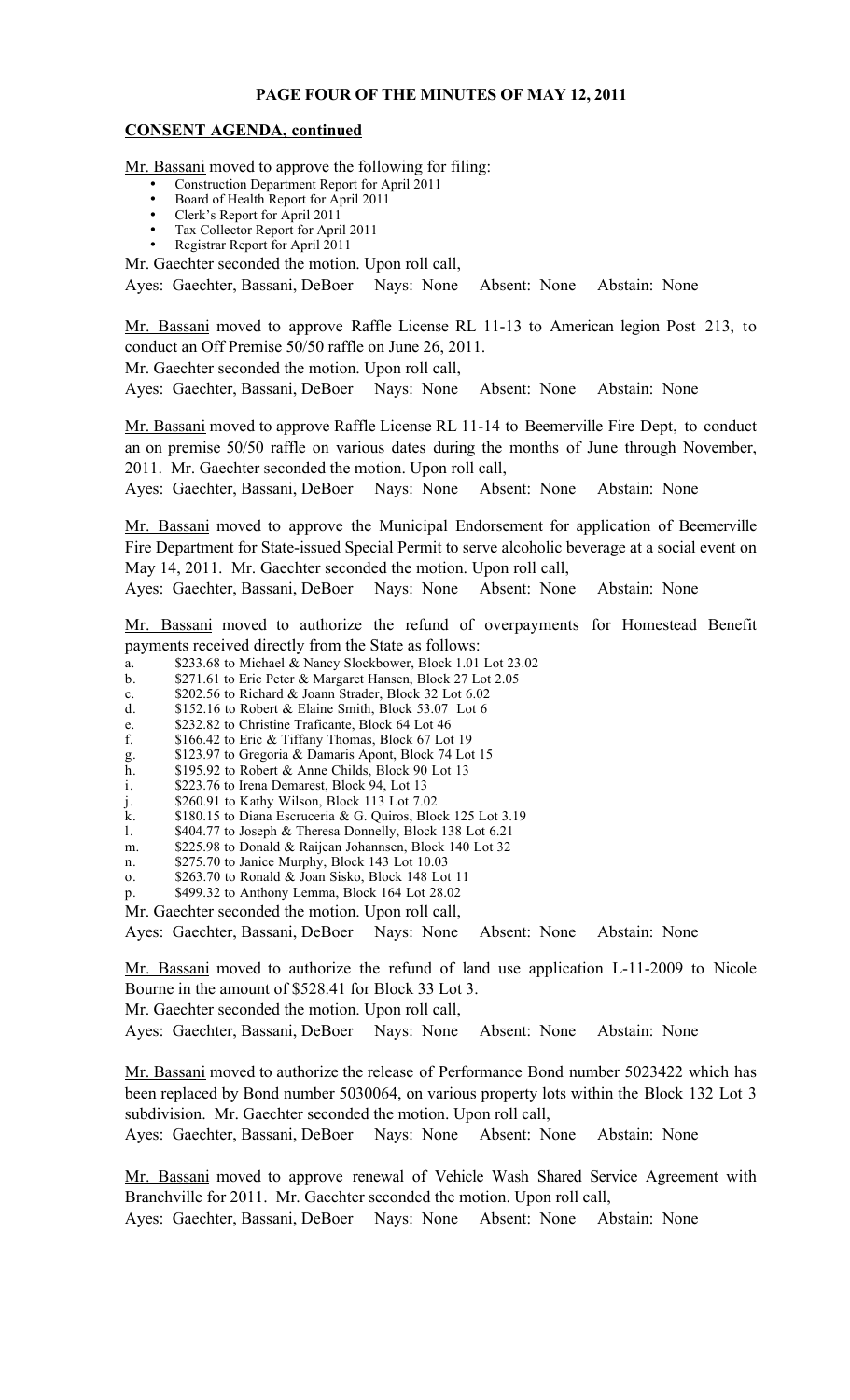## PAGE FIVE OF THE MINUTES OF MAY 12, 2011

Mayor DeBoer named the Week of May 16 to be "RELAY FOR LIFE DAYS", as follows:

## American Cancer Society Relay For Life® Proclamation for Wantage TOWNSHIP

WHEREAS, Relay For Life is the signature activity of the American Cancer Society and celebrates cancer survivors and caregivers, remembers loved ones lost to the disease, and empowers individuals and communities to fight back against cancer; and

WHEREAS, money raised during Relay For Life of Wantage County supports the American Cancer Society's mission of saving lives and creating a world with less cancer and more birthdays - by helping people stay well, by helping people get well, by finding cures for cancer and by fighting back; and

WHEREAS, Relay For Life helped fund more than \$150 million in cancer research last year;

Now, Therefore, I, William DeBoer, Mayor of Wantage Township, do hereby proclaim the week of May 16 as "RELAY FOR LIFE DAYS" and encourages citizens to participate in the Relay For Life event at Sussex County Community College on May 21-22, 2011

# Bill List

Mr. Bassani requested that future bill lists spell out in greater detail the descriptions and explanations of the items being purchased, and requested that greater lead time be provided prior to a meeting for review of items being presented for consideration of the governing body.

Mr. Bassani offered question regarding several items shown on the bill list. CFO La Starza offered responses to these questions.

Mayor DeBoer requested separate consideration of the bill payment for the repair of ambulance in the amount of \$1,006.12.

Mr. Bassani moved to approve the proposed bill list, excluding the bill to DeBoer's Auto in the amount of \$1,006.12. Mr. Gaechter seconded the motion. Upon roll call, Ayes: Gaechter, Bassani, DeBoer Nays: None Absent: None Abstain: None

Mayor DeBoer explained that the amount he was charging for repair to the ambulance was less than the low quote offered, which provides a cost savings for the Township.

Mr. Bassani moved to approve the bill to DeBoer's Auto in the amount of \$1,006.12 for repair of ambulance. Mr. Gaechter seconded the motion. Upon roll call, Ayes: Gaechter, Bassani Nays: None Absent: None Abstain: DeBoer

## Administrator's Report

Clove Hill Manor Bonding: Mr. Doherty stated that this matter remains unresolved. No positive response to the Township's call for the bond has been received. Mr. Doherty suggested the governing body may wish to review their options with the Municipal Attorney and offer advice regarding a desired course of action. General discussion did take place at this time. No formal action was taken. Mayor DeBoer agreed to speak directly with Mr. John Maione to ascertain if a resolution to this matter could be achieved.

Amendment to Flood Damage Prevention Ordinance: Mr. Doherty reported that Mr. Garofalo has prepared a draft of this ordinance, which is now being reviewed by the Township Engineer for compliance with engineering standards that FEMA will expect to be included in the ordinance.

Salary Ordinance Amendment: Mr. Doherty suggested the governing body give consideration to the proposed salary ordinance amendment on May 26 with final adoption date scheduled for June 9.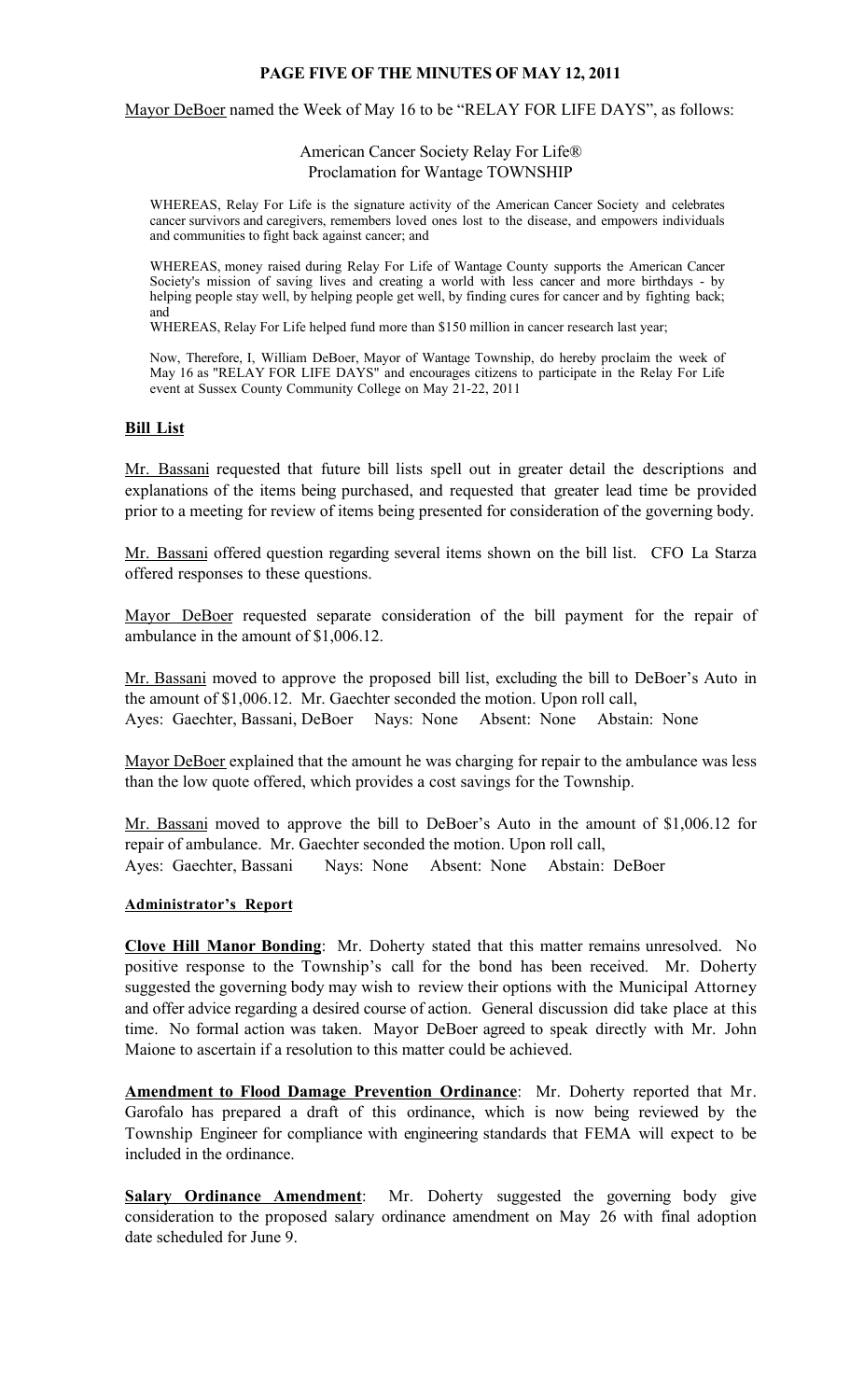## PAGE SIX OF THE MINUTES OF MAY 12, 2011

## Administrator's Report, Continued

Amendment to Domestic Animal Ordinance: Mr. Doherty stated that the Land Use Board has presented the governing body with an Ordinance for consideration of adoption. Mr. Doherty stated that he has scheduled this for consideration of introduction on May 26.

Small Wind and Solar Energy Systems Ordinance: Mr. Doherty stated that the Land Use Board has presented the governing body with an Ordinance for consideration of adoption. Mr. Doherty stated that he has scheduled this for consideration of introduction on May 26.

**Ordinance Prohibiting Outdoor Wood Burning Furnaces:** Mr. Doherty stated that the Land Use Board has presented the governing body with an Ordinance for consideration of adoption. Mr. Doherty stated that he has scheduled this for consideration of introduction on May 26.

Mayor DeBoer asked Mr. Doherty to invite Land Use Board Chairman Jim Smith to attend the next meeting.

Mr. Bassani identified several items that he requested Mr. Smith be prepared to address at the next meeting, to assist him in his deliberations on these proposed ordinances, including the definition of lot size for keeping of domestic animals, and the support data used to reach a conclusion that outdoor wood burning furnaces should be banned.

Purchase of New Riding Lawn Mower: Mr. Doherty presented the governing body with the results of a Quotation Process for the purchase of a new riding lawn mower.

Mr. Gaechter moved to purchase a Scag Riding Lawn Mower from Bassani Power Equipment of Wantage, New Jersey, in the amount of \$10,300. Mayor DeBoer seconded the motion. On the question, Mr. Gaechter reviewed the various makes and models of riding lawn mowers solicited, and explained that price and all other factors considered, the Scag Riding mower is the appropriate item of equipment for consideration of purchase. Upon roll call, Ayes: Gaechter, DeBoer Nays: None Absent: None Abstain: Bassani

**Ordinance 2011-04:** Fully Funded Capital Ordinance for purchase of Riding Lawn Mower.

Mr. Gaechter moved to introduce Ordinance 2011-04, entitled "Ordinance Appropriating the sum of \$10,300 For The Purchase Of Mower", with a final hearing date scheduled for May 26, 2011. Mr. Bassani seconded the motion. Upon roll call,

Ayes: Gaechter, Bassani, DeBoer Nays: None Absent: None Abstain: None

**Executive Session Request**: Mr. Doherty requested the governing body consider a motion for holding an Executive Session, for the purpose of discussing Negotiation Strategy with the Unions for the upcoming renewal of employment collective bargaining contracts; personel matters involving the terms and conditions of employment of the Administrator Clerk; and discussion of pending litigation involving the Lake Neepaulin Dam Special Assessment.

**Resident Concern:** Mr. Doherty inquired if the members of the governing body had an opportunity to review the situation involving the driveway at 154 Holland Road. Mr. Gaechter stated that he had, and that he finds himself in agreements with the proposed response of the Township Engineer and the DPW Supervisor that the driveway drainage problems being experienced by this property owner result from circumstances other than the repaving of the public road. Maor DeBoer and Mr. Bassani expressed consensus for this position.

Tax Appeal Statute: Mr. Doherty inquired if the governing body were inclined to adopt a Proposed Resolution in support of a Bill which would Share the Cost of Tax Appeals among county and school budgets as well as municipal budgets.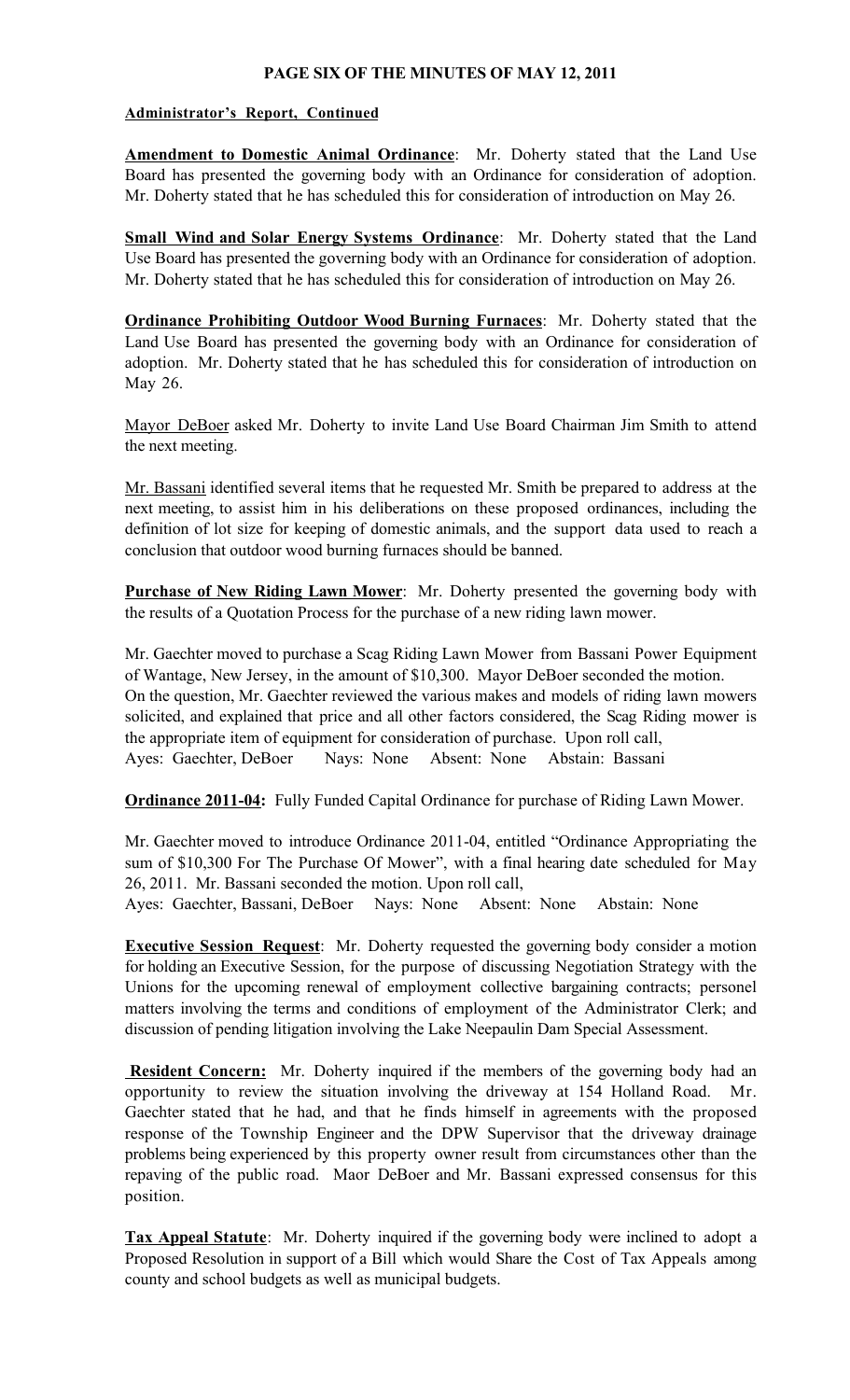#### PAGE SEVEN OF THE MINUTES OF MAY 12, 2011

Mr. Bassani moved to adopt the following Resolution. The motion was seconded by Mr. Gaechter.

#### RESOLUTION SUPPORTING A-3412 SHARING THE BURDEN OF PROPERTY ASSESSMENT APPEAL REFUNDS

WHEREAS, when County Tax Board appeals are granted the municipality must reimburse the property taxpayer 100% of the appealed tax levy, which includes the municipal, school, county and any special districts tax ; and

WHEREAS, the municipal tax collector makes the adjustment from the appeal as a credit on the 4th quarter tax bill resulting in the municipality's fund balance for the preceding year to diminished , if not completely depleted; and WHEREAS, a recent League of Municipalities' survey has measured the extent to which residents have filed and won

tax appeals in 2010; and WHEREAS, one hundred fifty (150) municipalities, representing all both large and small municipalities in all 21 counties, that participated in the survey reported property value declines of more than \$87,900 ,000, which resulted from 19,788 tax appeals filed in 2010; and

WHEREAS, those responding to the survey indicated that 13,760 appeals were filed in 2009, compared to 19,788 in 2010 , representing an increase of 43.7%; and

WHEREAS, a municipality often experiences an increase in tax appeals because they have conducted a revaluation, however, only 5 of the 150 municipalities, which participated in our survey, indicated that their 2010 appeals resulted from revaluations; and

WHEREAS, as a way of comparison, 23 of the participating municipalities conducted revaluations in 2009 , when fewer tax appeals were presented to the County Tax Boards; and

WHEREAS, the 2010 spike in appeals should be attributed to the economic down-turn, which lowered property values and placed increased stress on the income of homeowners, all around our Garden State ; and

WHEREAS, the survey also indicated that in 2010 the various County Tax Boards have granted average property value reductions of close to \$5,000, per appeal; and

WHEREAS, fifty-six percent of those responding indicated that the successful tax appeal s would have an impact on fund balances and place additional pressures on local officials during 2011; and

WHEREAS, although the survey was a snapshot picture in time, it can be used to project what might follow in 2011, since the reductions, which were granted by County Tax Boards in 2010, will have a multiplier effect when neighbors learn of their neighbor' s tax reduction, which will likely increase the appeals and in the alternative, Tax Assessors could be forced to adjust property values, based upon the appeal information; and

WHEREAS, successful tax appeals have a three-fold negative impact on municipal budgets. First, the municipality, as the collector of taxes for the School district, county and special districts, must fund the full cost of the legal defense of the assessment. Second, since State law guarantees to the county and the school district 100% of their levies, the municipality bears the full cost of any re-imbursements resulting from the appeal (as well as the full burden for any uncollected taxes). Third , the end result will be a further decline in the property tax base used to support Municipalities , County governments and School systems; and

WHEREAS, in light of the revenue limitations that have been placed on all levels of local government by the Legislature (2% cap), such declining values will compound and add additional stress to local public officials, as they grapple with the issues confronting the tax paying public; and

WHEREAS, Assemblyman Carroll has recent y introduced A-3412 , which requires fire districts, school districts, and county governments to share in burden of property assessment appeal refunds;

NOW, THEREFORE, BE IT RESOLVED, that the Mayor and Committee of the Township of Wantage hereby urge the swift passage and signing of A-3412; and

BE IT FURTHER RESOLVED, that copies of this Resolution be forwarded to New Jersey Governor Christopher Christie, to Senate President Stephen Sweeney, to Assembly Speaker Sheila Oliver, to our State Senator, to our two Representatives in the General Assembly, and to the New Jersey League of Municipalities. Upon roll call,

Ayes: Gaechter, Bassani, DeBoer Nays: None Absent: None Abstain: None

Municipal Endorsement of First Aid Squad Coin Toss: Mr. Doherty requested consideration of this matter.

Mr. Gaechter moved to confirm the Township's endorsement of a Colin Toss Permit application made to the County of Sussex for the Memorial Day Weekend. Mr. Bassani seconded the motion. Upon roll call,

Ayes: Gaechter, Bassani, DeBoer Nays: None Absent: None Abstain: None

Township Property Maintenance Code: Mr. Doherty reminded the members of the governing body that this topic was ready for consideration of the governing body at their convenience.

Mr. Bassani moved to authorize the Attorney to prepare an amendment to Wantage Township Ordinances which would eliminate the "3-year rental inspection cycle" provision of the Township Property Maintenance Code. Mr., Gaechter seconded the motion. General discussion of this motion took place including protecting the rights of landlords and tenants, protecting property values and safety, and preserving privacy rights. Upon roll call, Ayes: Gaechter, Bassani, DeBoer Nays: None Absent: None Abstain: None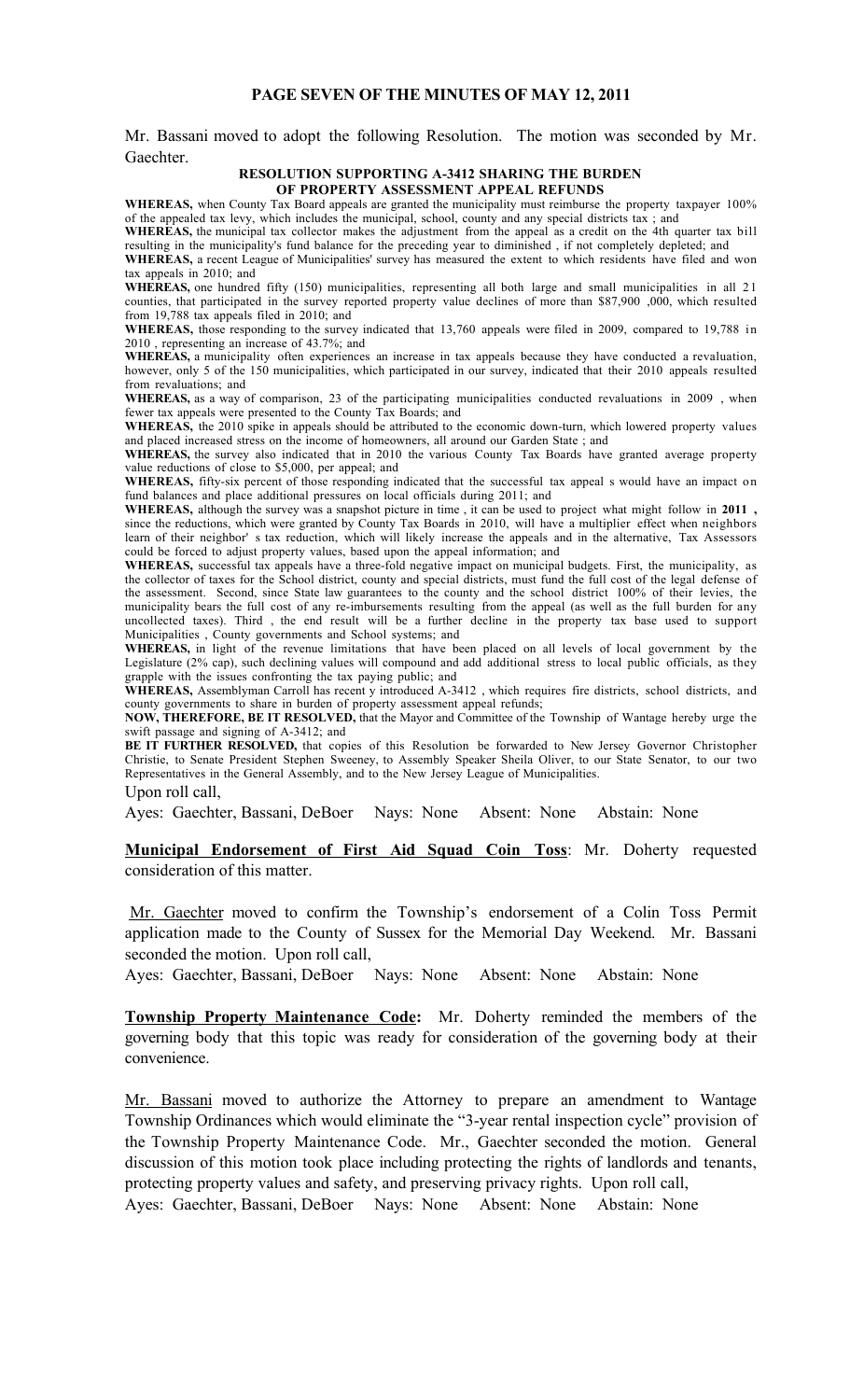## PAGE EIGHT OF THE MINUTES OF MAY 12, 2011

Approval of State Local Cooperative Housing Inspection Program: Mr. Doherty requested the consideration of the governing body for renewing this program for the State's upcoming fiscal year.

Mr. Gaechter moved to renew the Township's participation in the State Local Cooperative Housing Inspection Program. Mr. Bassani seconded the motion. General discussion and review took place with respect to this motion, to review the work involved and the revenue impact of not participating in the program. Upon roll call,

Ayes: Gaechter, Bassani, DeBoer Nays: None Absent: None Abstain: None

**Boulder Hill Boulevard Bus Stop:** Mr. Doherty reviewed various communications from the Schools and residents, regarding this matter. Mr. Doherty informed that the Sussex Wantage School Superintendent has informed that the door-to-door bus stop provision for the Kiddie Academy shall continue uninterrupted for the remainder of the current school year.

Attorney's Report: Mr. Garofalo offered an update report on activities associated with tax appeals being defended by Mr. Garofalo and Tax Assessor Melissa Rockwell.

#### Township Committee Member Reports

Mr. Bassani offered his Committee Report, stating that he attended a recent Eagle Scout Ceremony and enjoyed the opportunity to do so. Mr. Bassani suggested that if it were possible, an upgrade in the quality of the Proclamations from Wantage Township would be warranted for future ceremonies and presentations.

Mayor DeBoer offered an update on his attendance at the Mayor's Conference, indicating he had the opportunity to network with various state officials regarding matters of interest and concern to the Township, including sewer service area designations, shared services, and businessgovernment interaction.

## NEW BUSINESS

## Approval of Minutes

Mr. Bassani moved to approve the minutes of the regular meeting of the Wantage governing body held on April 28, 2011. Mr. Gaechter seconded the motion. Upon roll call, Ayes: Gaechter, Bassani Nays: None Absent: None Abstain: DeBoer

Mayor DeBoer stated that the Township enjoys the benefits of numerous shared service ventures, and thanked Administrator Jim Doherty for his efforts and accomplishments in this regard. Mr. Doherty thanked the governing body for their support and understanding of the process involved in achieving successful shared service arrangements.

# OPEN PUBLIC SESSION

Mayor DeBoer opened the meeting to the public at this time, for any questions or comments involving the good and welfare of the community.

Dorothy Gerkin, Ryan Road, thanked the Public Works Department for their efforts in snow removal this winter, and expressed concern with speeding vehicles and litter on her road.

Mayor DeBoer requested Mr. Doherty to contact the school authorities along Ryan Road and request that an announcement be made to reinforce the need to drive within the speed limit. Mayor DeBoer also mentioned that the Clean Communities program is available as a means by which to address litter concerns in Wantage.